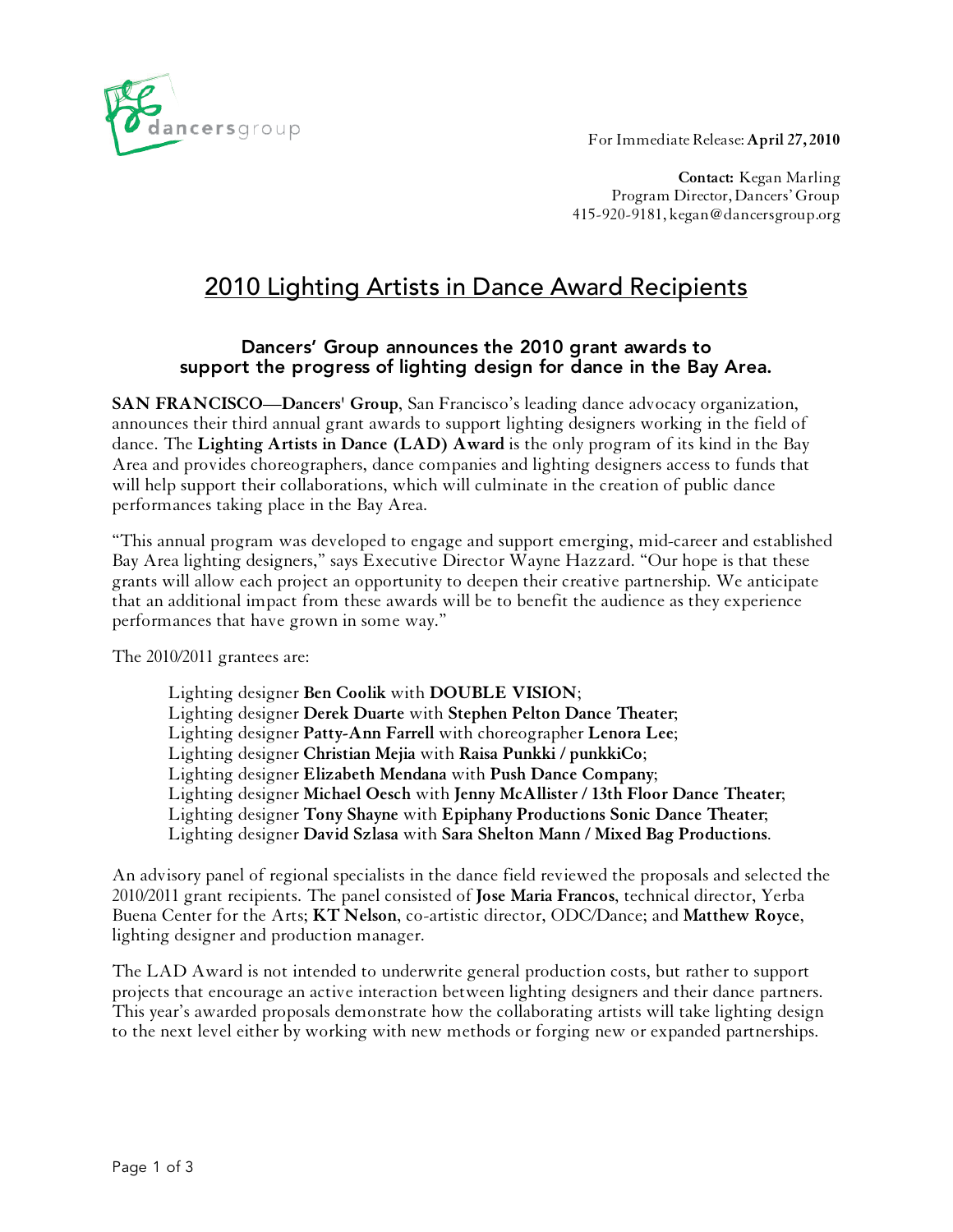A total of \$12,000 was awarded to the following lighting/dance projects:

#### **Ben Coolik with DOUBLE VISION**

August 2011 \* Dance Mission Theatre, San Francisco *Awarded \$1000*

*"-I?-"* is part two of the *Particular Intervention* series by lighting designer and multi-media artist Ben Joel Coolik, in collaboration with the San Francisco dance company DOUBLE VISION. Inspired by Francisco Varela's dharma science philosophy of the "emerging body," *-I?-* is a living inquiry into the self through the exploration of the internal/external dynamic relationships that give rise to what society calls "body." Using interactive technologies, the performance investigates how the theories of Body, Effort, Shape and Space, the basis for Laban Movement Analysis, are also applicable to light, video and sound.

### **Derek Duarte with Stephen Pelton Dance Theater**

June 2011 \* Dance Mission Theatre, San Francisco *Awarded \$2500*

*two rooms* will be a new dance theatre piece for actors, dancers and musicians created by Stephen Pelton Dance Theater in collaboration with playwright Brian Thorstenson, composer Robert Maggio and set and lighting designer Derek Duarte. *two rooms* tells the intertwining stories of six characters: a middle-aged gay man with HIV, his lesbian best friend, his sister, his latest romantic obsession, a missing lover, and a local tomboy. Each character's individual story maps their own longing and desire, their dreams of the missed and the missing.

### **Patty-Ann Farrell with choreographer Lenora Lee**

September 2010 \* Dance Mission Theatre, San Francisco *Awarded \$1000*

*Passages*, an interdisciplinary collaboration between choreographer Lenora Lee, lighting designer Patty-Ann Farrell, media designer Olivia Ting and musician/sound designer Francis Wong, is in homage to Lee's grandmother, Lee Ping To, who immigrated through Angel Island Immigrations Station in 1940, the year the station was closed.

### **Christian Mejia with Raisa Punkki / punkkiCo**

June 2011 \* Dance Mission Theatre, San Francisco *Awarded \$1000*

*A Pixel of an Idea* is based on artist Claire Pasquier's original idea of creating artwork in pixels. Playing with movement, light, set and color to make simple scenes (pixels) into a larger complex picture, *A Pixel of an Idea* will explore the issue of aging of the body.

### **Elizabeth Mendana with Push Dance Company**

Summer 2011 \* Museum of African Diaspora, San Francisco *Awarded \$1000*

Push Dance Company artistic director Raissa Simpson and lighting designer Elizabeth Mendana will collaborate to develop *Mixed Messages*, a 45-minute multi-media dance that loops twice through, exploring the museum's three levels of galleries, staircases and corridors.